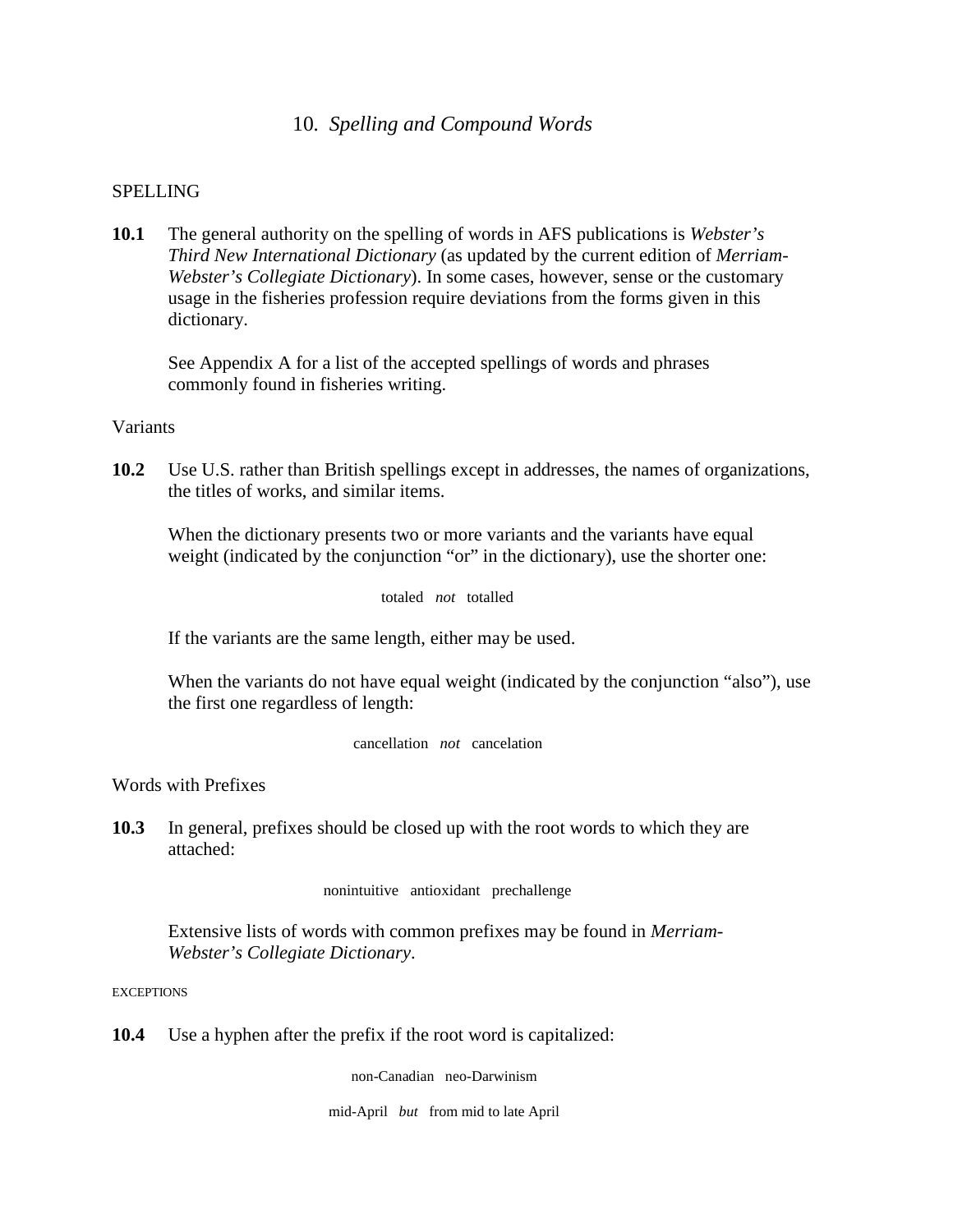**10.5** Use a hyphen after the prefix if the word would otherwise be ambiguous or hard to read:

un-ionized cross-sectional multi-institutional

*but* preexisting microorganism

**10.6** Use hyphens when more than one prefix is used with the same root word or the root word is compound:

over- or underrepresented

pre-yolk-sac

non-point-source pollution *but* point source pollution

## COMPOUND WORDS

**10.7** The spelling of compound words can be tricky; authors should consult the following authorities (in this order) for any such words that they use: (1) Appendix  $A$ , (2) *Webster's Third New International Dictionary* (or the current edition of *Merriam-Webster's Collegiate Dictionary*), and (3) the principles given below.

Section 7.90 of the *Chicago Manual of Style* (15th edition) also contains useful examples, though it occasionally deviates from AFS style.

## Noun Forms

**10.8** In general, compounds that serve as nouns are left "open" (i.e., with spaces between the individual words) unless the constituent parts are closely linked or the compounds are generally recognized:

> main stem open water radio tag fishpond riverbed seawater

A few technical terms have hyphens, however:

age-class eye-up net-pen

(Note that this is not a complete list of such terms.)

Adjective Forms

**10.9** Compounds that serve as adjectives are treated in various ways, depending on the particular form and its position in the sentence.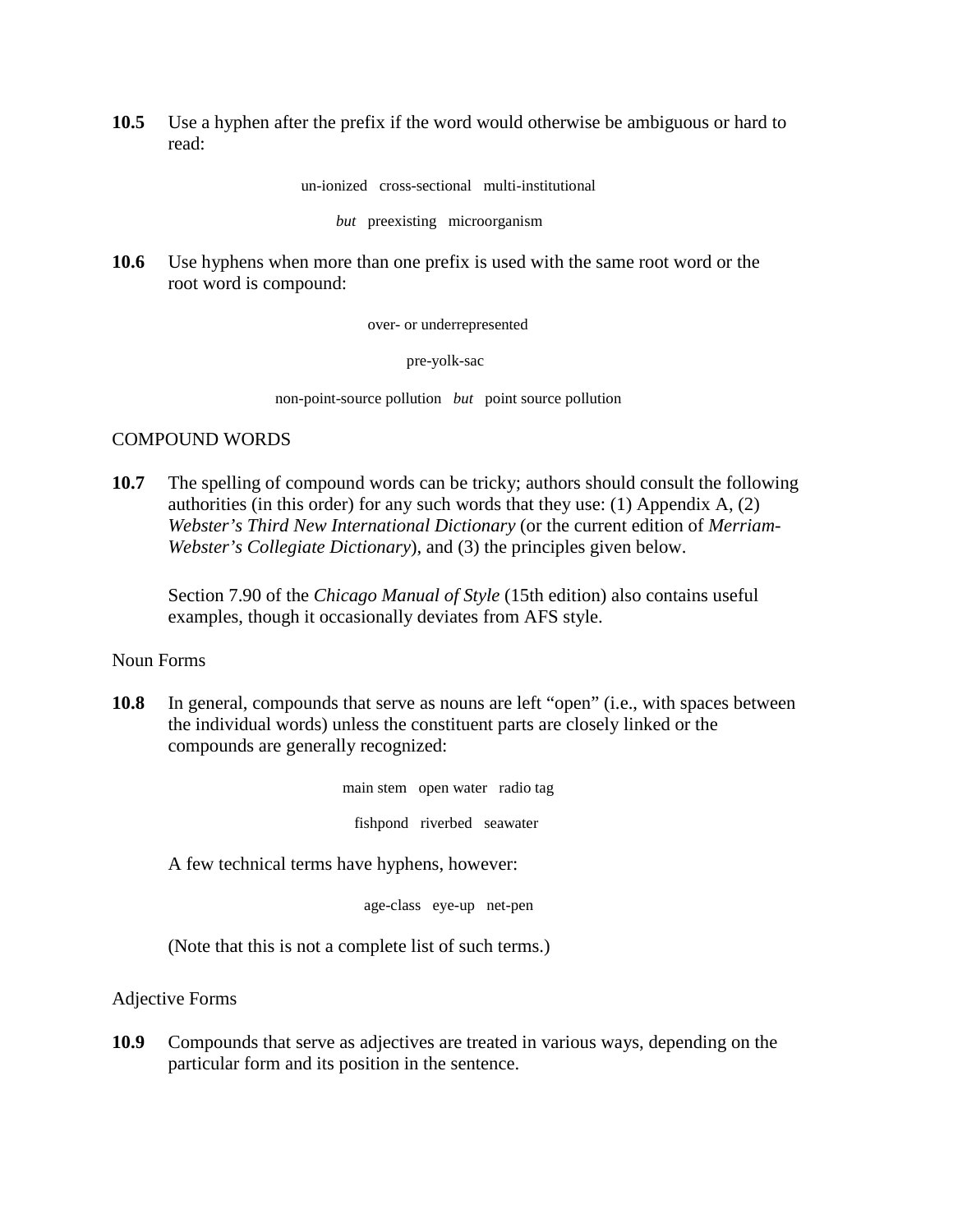NOUN–NOUN COMBINATIONS

**10.10** Compounds consisting of two or more nouns are usually left open:

age structure differentials sea surface temperatures

However, they may be hyphenated to avoid awkwardness or ambiguity:

population-level analyses

NOUN–VERB PARTICIPLE COMBINATIONS

**10.11** Compounds consisting of a noun and a present or past participle are hyphenated:

decision-making authority oxygen-depleted waters

ADJECTIVE–NOUN COMBINATIONS

**10.12** Compounds consisting of an adjective and a noun are hyphenated unless the open form is very familiar:

main-stem reaches second-order stream cost-effective measures

*but* high school participants

COMBINATIONS INVOLVING ADVERBS

**10.13** Compounds containing an adverb that ends in "-ly" are never hyphenated:

rapidly changing situation

**10.14** With the exceptions noted in section 10.15, compounds containing other adverbs are hyphenated:

well-written article much-replicated research

**10.15** Compounds containing "very," "most," and "least" are left open:

very respected scientist least intensive effort

COMBINATIONS INVOLVING UNITS OF MEASURE

**10.16** Compounds containing units of measure are hyphenated:

1.5-mg/L treatment